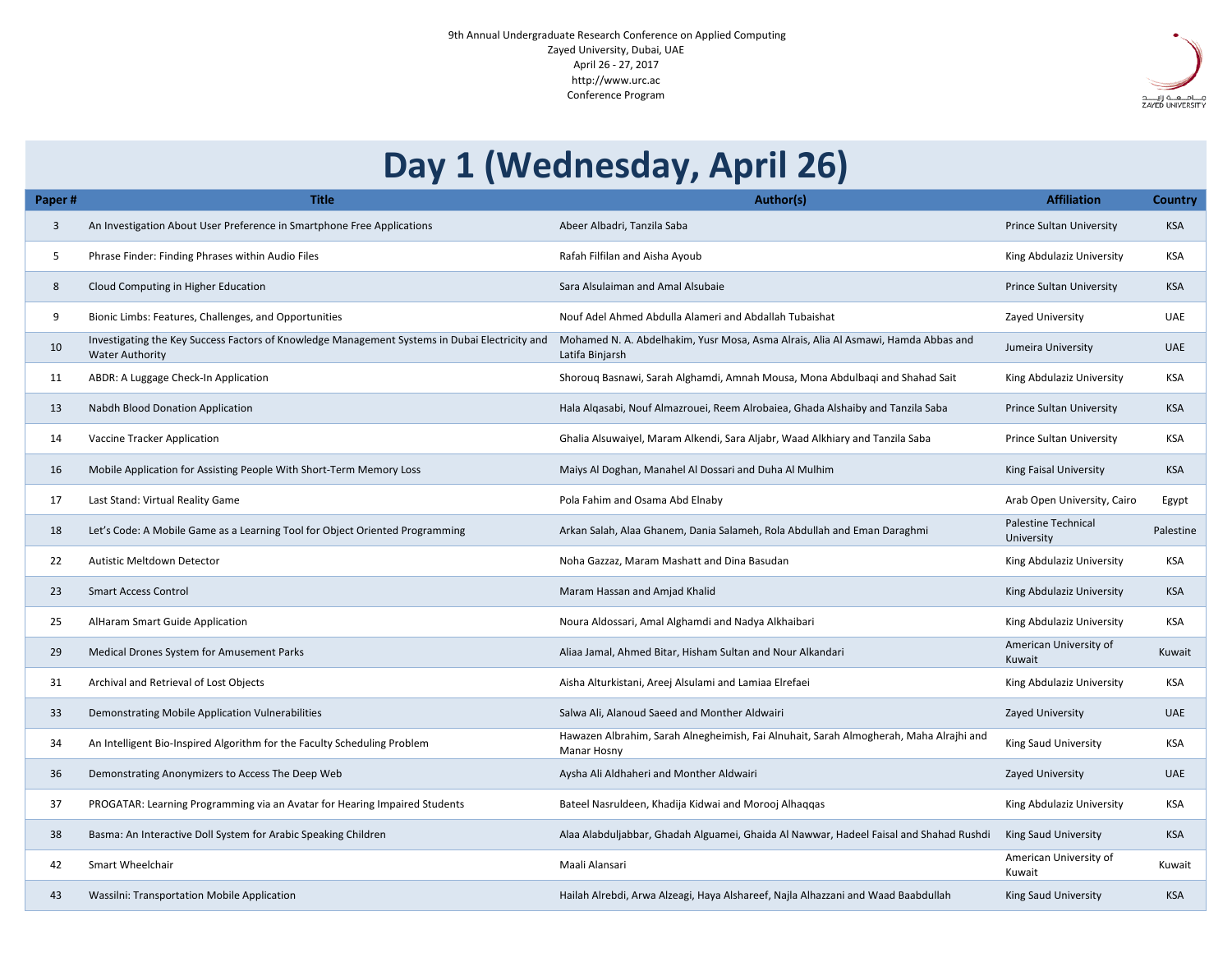9th Annual Undergraduate Research Conference on Applied Computing Zayed University, Dubai, UAE April 26 - 27, 2017 http://www.urc.ac Conference Program

| Paper# | <b>Title</b>                                                                                                                                   | Author(s)                                                                                                   | <b>Affiliation</b>                    | <b>Country</b> |
|--------|------------------------------------------------------------------------------------------------------------------------------------------------|-------------------------------------------------------------------------------------------------------------|---------------------------------------|----------------|
| 45     | <b>Smart Oil Refinery</b>                                                                                                                      | Mahdi Al-Fadhli, Ali Bahzad, Mohammed Ibraheem, Mefleh Al-Mutairi and Ashraf Zaher                          | American University of<br>Kuwait      | Kuwait         |
| 46     | EEG-Based Communication System for Patients with Locked-in Syndrome                                                                            | Sara Alansari, Nada Jadallah, Sara Tellab, Iman Khalifa, Wessam Shehieb and Mustahsan Mir                   | <b>Ajman University</b>               | <b>UAE</b>     |
| 47     | Zwarh: A Mobile Application for Social Gatherings Planning and Management                                                                      | Shoug Almutairi, Alyah Alhomegani, Maha Alosaimi, Dalal Alohaly, Mai Hassan and Isra<br>Alturaiki           | <b>King Saud University</b>           | <b>KSA</b>     |
| 48     | Intelligent Auto-Focus Glasses                                                                                                                 | Dana Nasser, Mennatullah Alshazly and Wessam Shehieb                                                        | <b>Ajman University</b>               | <b>UAE</b>     |
| 50     | <b>Smart Tremors Tracking System</b>                                                                                                           | Rawan Dar Nassar, Alaa Aburas and Wessam Shehieb                                                            | <b>Ajman University</b>               | <b>UAE</b>     |
| 57     | The Food Detective                                                                                                                             | Maram Meccawy and Sarah Alshehri                                                                            | King Abdulaziz University             | <b>KSA</b>     |
| 59     | Be My Voice                                                                                                                                    | Amonah Ali, Sumaya Alsayed, Amjaad Alsefri, Maryam Flatah, Azza Amir                                        | King Abdulaziz University             | <b>KSA</b>     |
| 64     | <b>Smart Event</b>                                                                                                                             | Fatimah Basheikh, Haneen Alghamdi and Basma Alsayed                                                         | King Abdulaziz University             | <b>KSA</b>     |
| 65     | <b>Bucket Brigade Attack</b>                                                                                                                   | Saeed Al Muhairi, Abdulrahman Albreiki, Mahmood Al Araimi, Mohamad Al Noaimi and<br><b>Monther Aldwairi</b> | Zayed University                      | <b>UAE</b>     |
| 66     | Smart Steps: Energy Harvesting and Obstacle Detection for the Blind                                                                            | <b>Canis Lobo and Noora Nasser</b>                                                                          | American University in<br>Dubai       | <b>UAE</b>     |
| 68     | Wireless Healthcare Monitoring System using GSM module                                                                                         | Sana Moradi and Manzar Azizi                                                                                | Ajman University                      | <b>UAE</b>     |
| 73     | Using Calm Computing to Improve Smart Homes                                                                                                    | Sara Al Marzooqi and Sumaya Alyazeedi                                                                       | Zayed University                      | <b>UAE</b>     |
| 75     | The Harvesting Robot                                                                                                                           | Fatma Taqi, Fatima Al-Langawy and Heba Abdulraheem                                                          | American University of<br>Kuwait      | Kuwait         |
| 76     | Brain Computer Interface Guiding Alzheimer's Patients in Muslims' Prayer                                                                       | Sara Alrahili, Maha Alsharikh and Samia Alfaifi                                                             | Imam University                       | <b>KSA</b>     |
| 77     | <b>Medicine Prescriber Device</b>                                                                                                              | <b>Reem Helal and Maram Helal</b>                                                                           | <b>King Faisal University</b>         | <b>KSA</b>     |
| 78     | <b>High Sky Services</b>                                                                                                                       | Hafsa Al Ansari, Halimah Al Balushi and Karan Jetly                                                         | College of Applied Sciences,<br>Sohar | Oman           |
| 82     | A Modified DNA Steganography Technique Using Playfair Cipher, Substitution and Insertion<br>Techniques for Better Security and Hiding Capacity | Omar Mokhtar Mokhtar, Samiha Marwan and Ahmed Gawish                                                        | The British University in<br>Egypt    | Egypt          |
| 83     | Demonstrating SQL Injection Attack using SQLMap                                                                                                | Alaa Mohammed, Hafsa Alteneiji and Monther Aldwairi                                                         | <b>Zayed University</b>               | <b>UAE</b>     |
| 85     | Arabic Speech Recognition Training for Visually Impaired on GPS                                                                                | Roaa Kordi, Sara Al-Rashoud and Lamya Alaqeel                                                               | Imam University                       | <b>KSA</b>     |
| 86     | Multi-UAV Task Allocation in Search and Rescue Missions for Flooding Disasters                                                                 | Alreem Almuhrij, Hanan Alotaibi, Hayfa Alshowaish and Sarah Alhassan                                        | Imam University                       | <b>KSA</b>     |
| 88     | NFC-Based Attendance and Routing School Bus Framework                                                                                          | Mariah Almotlag, Fatimah Almatrafi and Sarah Alhassan                                                       | Imam University                       | <b>KSA</b>     |
| 89     | Autonomous Luggage Cart                                                                                                                        | Ahmed Mohamed Alhadi, Tarik Abdulelah, Abdulmuhiman Ibrahim and Mohammed<br>Abdurahman                      | <b>Ajman University</b>               | <b>UAE</b>     |
| 90     | <b>Computer-Based Detection and Treatment of Stuttering</b>                                                                                    | Alaa Naqpi, Dina Jamal and Mariam Kamal                                                                     | Ajman University                      | <b>UAE</b>     |
| 92     | Smart GPS System for Omani Fishermen                                                                                                           | Badriya Bani Oraba, Hala Al-Omeiri and Shamsa Al-Haimali                                                    | College of Applied Sciences,<br>Sohar | Oman           |
| 95     | <b>Academic Workload Allocation System</b>                                                                                                     | Hanin Fatani, Rem Alharbi and Alhanouf Horaib                                                               | King Abdulaziz University             | <b>KSA</b>     |